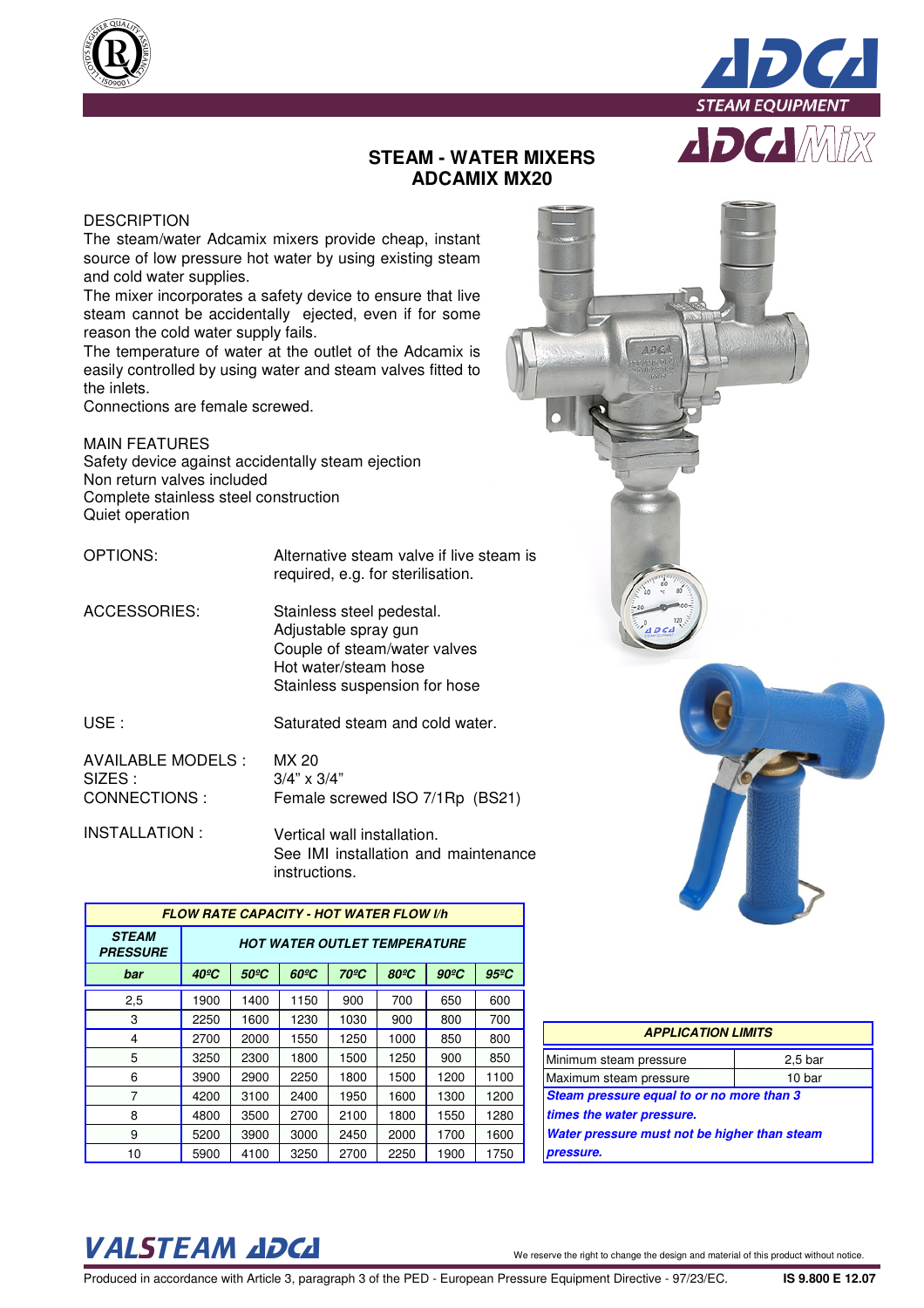





| <b>MATERIALS</b> |                    |                   |  |  |  |
|------------------|--------------------|-------------------|--|--|--|
| POS.             | <b>DESIGNATION</b> | <b>MATERIAL</b>   |  |  |  |
| 1                | Steam body         | CF8M / 1.4408     |  |  |  |
| $\overline{2}$   | Water body         | CF8M / 1.4408     |  |  |  |
| 3                | * Gasket           | <b>NBR</b>        |  |  |  |
| 4                | <b>Bolts</b>       | A2-70             |  |  |  |
| 5                | * Steam valve      | St.St./Graphite   |  |  |  |
| $6\phantom{a}$   | * Valve spring     | AISI 302 / 1.4300 |  |  |  |
| $\overline{7}$   | Steam cover        | AISI 316 / 1.4401 |  |  |  |
| 8                | * Gasket           | <b>PTFE</b>       |  |  |  |
| 9                | * Piston           | AISI 316 / 1.4401 |  |  |  |
| 10               | Water cover        | AISI 316 / 1.4401 |  |  |  |
| 10A              | Steam valve        | AISI 316 / 1.4401 |  |  |  |
| 10 <sub>B</sub>  | * Paking           | <b>PTFE</b>       |  |  |  |
| 11               | Steam nozzle       | AISI 316 / 1.4401 |  |  |  |
| 12               | Mixing chamber     | CF8M / 1.4408     |  |  |  |
| 13               | * Gasket           | <b>VITON</b>      |  |  |  |
| 14               | Support            | AISI 304 / 1.4301 |  |  |  |
| 18               | * Check valve      | AISI 316 / 1.4401 |  |  |  |
| 19               | * Gasket           | <b>PTFE</b>       |  |  |  |

\*Available spare parts



E

| ********<br>٠ |
|---------------|
|               |
|               |
|               |
|               |
|               |
|               |
|               |
|               |

| <b>SPRAY GUN DIMENSIONS (mm)</b> |     |     |    |           |
|----------------------------------|-----|-----|----|-----------|
| F<br><b>MODEL</b>                |     | F   | G  | Wgt<br>Kg |
| <b>SG20</b>                      | 141 | 167 | 62 | 0,95      |

## VALSTEAM ADCA We reserve the right to change the design and material of this product without notice